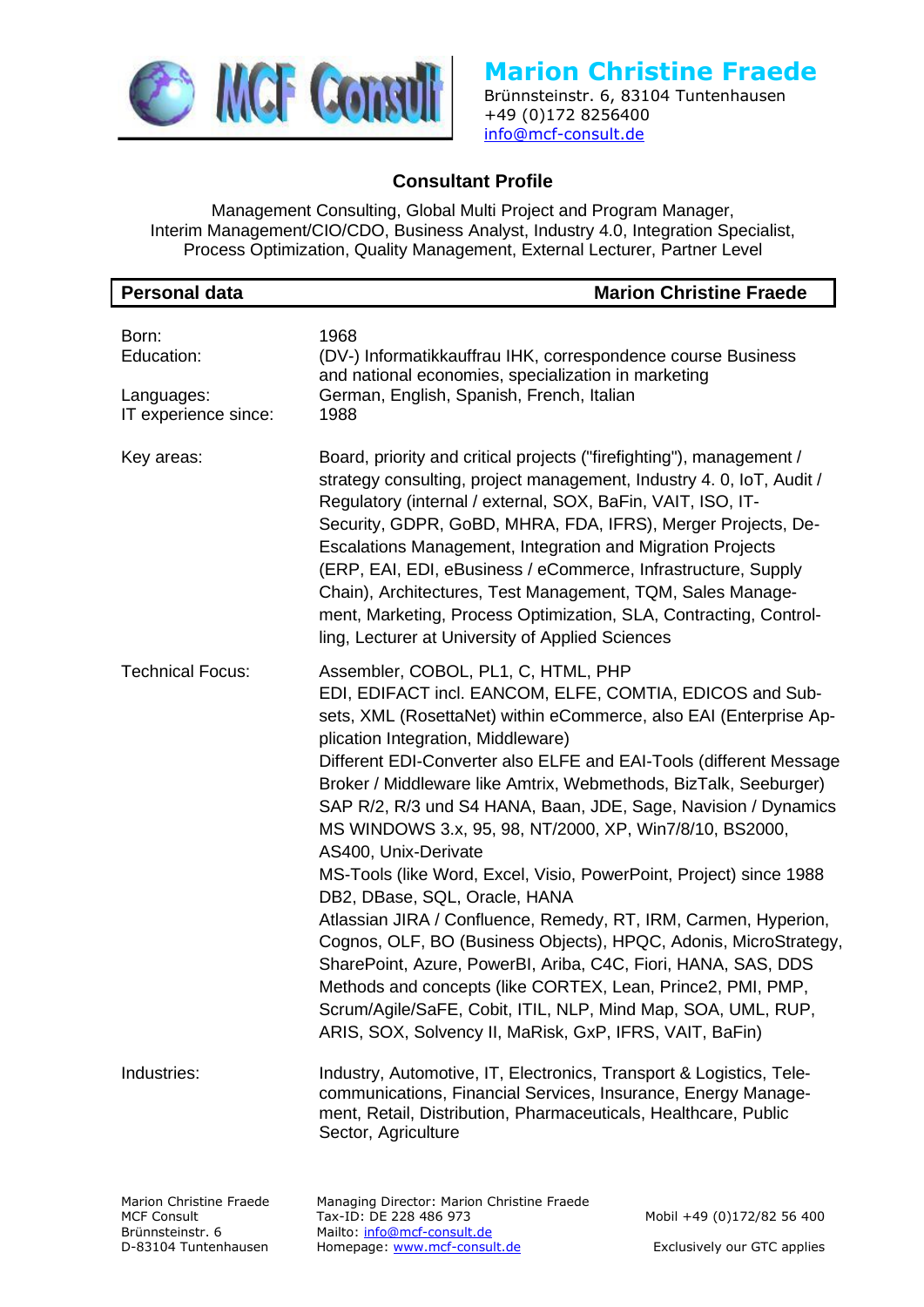

### **Die Unternehmensberatung für Mittelstand und Industrie**

| International<br>experience:      | Europe, North, Central, South America, Asia, Australia, Africa,<br><b>Emirates</b>                                                                                                                                                                                                                                            |
|-----------------------------------|-------------------------------------------------------------------------------------------------------------------------------------------------------------------------------------------------------------------------------------------------------------------------------------------------------------------------------|
| Specific strengths:               | over 30 years IT and business knowhow                                                                                                                                                                                                                                                                                         |
|                                   | over 30 years of experience in controlling (also as lecturer)                                                                                                                                                                                                                                                                 |
|                                   | 30 years of project management (large projects incl. personnel and<br>budget responsibility, methods e.g. Cortex, PMI, IPMA, PMP, Prince2,<br>Scrum, SaFe, Agile, COBIT), direct team sizes also >100 MA                                                                                                                      |
|                                   | 30 years of experience in managing SAP projects in-house, at service<br>providers and end customers, implementations, global platforms, opti-<br>mizations, upgrades, enhancements, cross-module for R/3, ECC, S4<br>HANA incl. NetWeaver, Fiori, EDI, Ariba, Hybris, HCM-Suite, Cloud for<br>Customer (C4C, CRM), Fieldglass |
|                                   | 26 years as specialist for EDI, EAI, eCommerce and digitalization as<br>well as implementation of GDPR, GoBD, IT-Security                                                                                                                                                                                                     |
|                                   | 26 years of experience in leadership and management, VP level                                                                                                                                                                                                                                                                 |
|                                   | 18 years' experience with SOX Compliance, IFRS, FDA, MHRA, VAIT                                                                                                                                                                                                                                                               |
|                                   | 16 years as external university lecturer in business informatics, indus-<br>trial engineering and business management as well as MentorING                                                                                                                                                                                    |
|                                   | Highly successful in motivating employees, partners and companies in<br>projects                                                                                                                                                                                                                                              |
|                                   | Very experienced and successfully acting in audits, regulatory, inter-<br>national Standardization committees                                                                                                                                                                                                                 |
|                                   | Very experienced and successful in selling technically demanding<br>products and services including contract negotiations                                                                                                                                                                                                     |
|                                   | Very experienced in reporting structures and business planning                                                                                                                                                                                                                                                                |
|                                   | Very experienced in managing product lines and business units with<br>significant profit orientation                                                                                                                                                                                                                          |
|                                   | Very experienced with American and Asian business structures and<br>culture                                                                                                                                                                                                                                                   |
|                                   | Very experienced with offshore/nearshore and cross-cultural team<br>leadership                                                                                                                                                                                                                                                |
|                                   | Great self-motivation and continuing education                                                                                                                                                                                                                                                                                |
| <b>Before</b><br>self-employment: | Head of Sales and Marketing including Business Development<br>Senior Consultant and Manager at well-known, listed IT consulting<br>and service companies<br><b>International Executive</b>                                                                                                                                    |

Page 2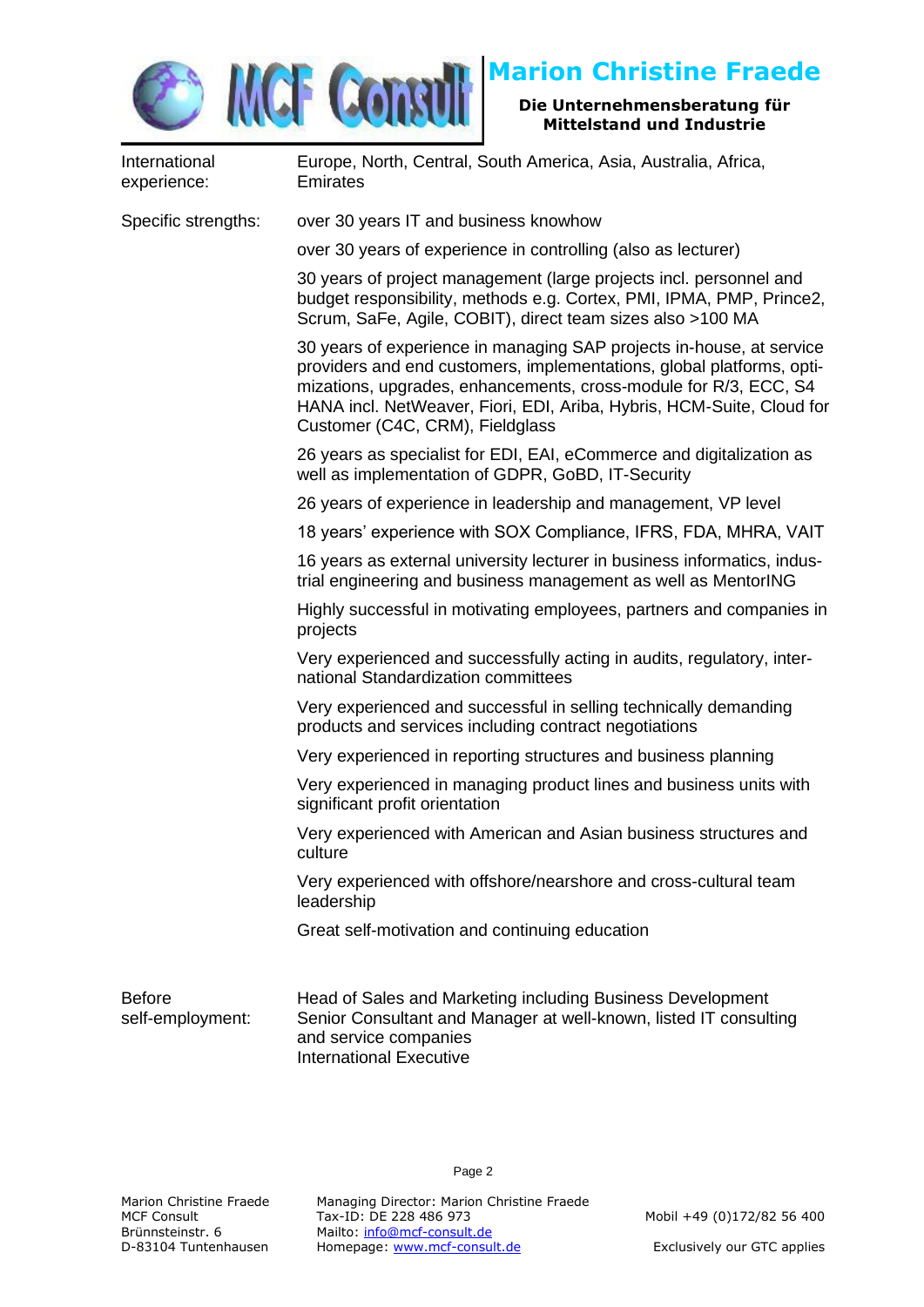

**Die Unternehmensberatung für Mittelstand und Industrie**

### **Project Experience Marion Christine Fraede**

| Legend:                 | Region EMEA = Europe, Middle East, Africa; PMO = Project Management Officer                                                                                                                                                                                                                                                                                                                                                                                                                                                                                                                                                                                                                                                                                                                                                    |
|-------------------------|--------------------------------------------------------------------------------------------------------------------------------------------------------------------------------------------------------------------------------------------------------------------------------------------------------------------------------------------------------------------------------------------------------------------------------------------------------------------------------------------------------------------------------------------------------------------------------------------------------------------------------------------------------------------------------------------------------------------------------------------------------------------------------------------------------------------------------|
| <b>Excerpt Clients:</b> | TenneT TSO GmbH, W&W Group, Grenke AG, Allianz Direct,<br>BNP Paribas Cardif, Veridos, Basler Versicherung, TÜV Süd, Mi-<br>crosoft, Telefonica Deutschland, Tremco-Illbruck, Arvato eCom-<br>merce (Bertelsmann), Sartorius AG, Drägerwerke, CSL Behring,<br>Media-Saturn Deutschland, Media-Saturn IT GmbH, Merck Ser-<br>ono, SAP AG, Tech Data, SupplyOn AG, RWE Supply & Trading,<br>Deutsche Telekom AG, Telefonica o2, Allianz SE, Hewlett Packard<br>(HP), Siemens Nixdorf Informationssysteme AG (SBS), Siemens<br>AG, Daimler AG, Vodafone, Munich Re, Deutsche Bundeswehr,<br>Polizeiverwaltungen Bayern and Hessen, IZB, Deutsche Bank,<br>HypoVereinsbank, Kraft Foods, Unilever, Hugo Boss, Metro AG,<br>REWE, EDEKA, Böhringer Ingelheim, Glaxo SmithKline, Sanofi,<br>Danzas, Trans-o-Flex, Zoll EU / GUS etc. |
| $03/2022 -$             | <b>Branch Energy</b><br>Interim Project Manager, Topics: global Overall project manage-<br>ment regulatory IT implementation (AS4) in the energy industry,<br>development of a global platform and interim solutions, establish-<br>ment of sub-projects, senior management involvement, involve-<br>ment of procurement, contract management, legal, IT security<br>Tools/Methods: Microsoft tools, Webex, heterogeneous branch<br>systems; SAP                                                                                                                                                                                                                                                                                                                                                                               |
| $12/2021 -$             | <b>Branch Insurance</b><br>Interim Project Manager, Topics: Takeover of an ongoing project in<br>the insurance industry. Data exchange between sales and HR for<br>training, change management, communication between areas, es-<br>calation management in the SAP environment.<br>Tools/Methods: Microsoft Tools, Teams, SAP HCM and ICM; IDM                                                                                                                                                                                                                                                                                                                                                                                                                                                                                 |
| $06/2021 - 12/2021$     | <b>Branch Finance</b><br>Interim Portfolio Manager, Topics: Establishment of a technical<br>program/portfolio management within the scope of a regulatory au-<br>dit, resource planning, mitigating existing risks by means of com-<br>munication and planning formats.<br>Tools/Methodology: Microsoft Tools, Teams, individual combina-<br>tion of regular and agile Methodologies, Regulatory, Compliance                                                                                                                                                                                                                                                                                                                                                                                                                   |
| $06/2020 - 12/2020$     | Branch Finance/Insurance<br>Management consulting of the CFO, topics: Consulting on VAIT<br>topics and requirements in the context of an information network,<br>BaFin, audits, IAM, digital IT strategy, outsourcing etc.<br>Tools: Microsoft Tools, SAP Tools, Skype                                                                                                                                                                                                                                                                                                                                                                                                                                                                                                                                                         |

Page 3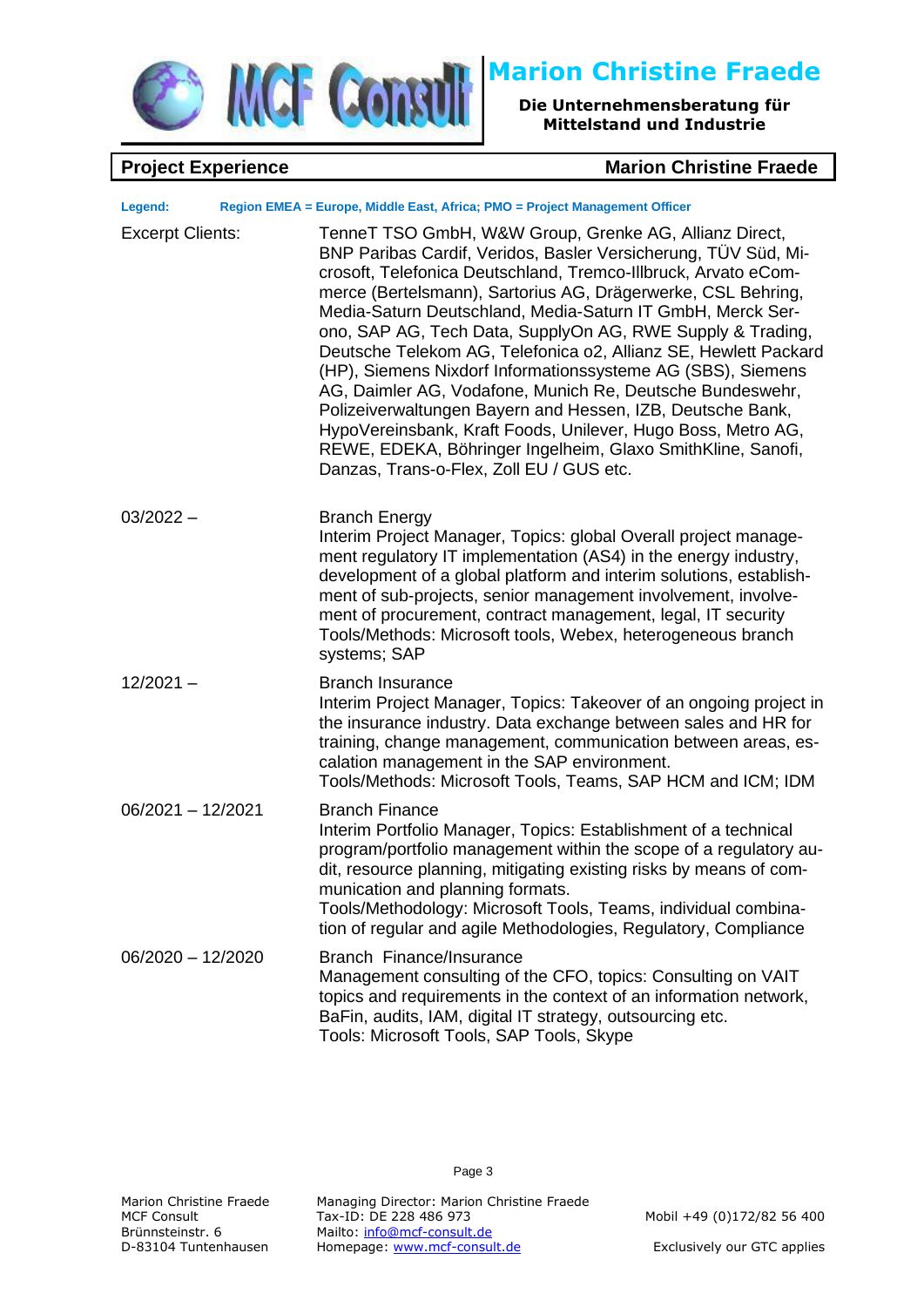

**Project Experience Marion Christine Fraede** 

| 11/2019 - 01/2021   | Branch Finance/Insurance<br>Interim Program Manager for IFRS 17 Implementation, Business<br>Analysis, Functional Architecture, Concepts, Migrations, IT Secu-<br>rity, Budgets, Procurement and Implementation, Facilitation, Plan-<br>ning, Steering, Presentations, Coordination of internal and external<br>team members (intercultural), PMP Method, agile aspects inte-<br>grated<br>Tools: Navision, Coda, DWH, Moodys, Prophet, SLIT, Individual<br>solutions, Word, Excel, PowerPoint, MS Project, Visio, Skype,<br>WebEx, Teams, Jira, Confluence, Azure                                                                                                                                                                                                                       |
|---------------------|-----------------------------------------------------------------------------------------------------------------------------------------------------------------------------------------------------------------------------------------------------------------------------------------------------------------------------------------------------------------------------------------------------------------------------------------------------------------------------------------------------------------------------------------------------------------------------------------------------------------------------------------------------------------------------------------------------------------------------------------------------------------------------------------|
| $05/2019 - 10/2019$ | Branch IT/Security/Government<br>Interim Technical Manager for global clients, team leadership for<br>implementation of security relevant infrastructure (DC, Passports,<br>ID, DL) for countries, sizing, functional specification HW/SW, mi-<br>grations, IT security, testing (e.g. North Macedonia, Bangladesh,<br>Iraq), free agile methods, moderations, planning, steering, presen-<br>tations, coordination of internal and external team members (inter-<br>cultural)<br>Tools: different HW (Dell, etc.), Individual solutions, Word, Excel,<br>PowerPoint, MS Project, Visio, WebEx                                                                                                                                                                                          |
| $09/2018 - 03/2019$ | Branch Finance/Insurance<br>Interim Project Manager, Workstream IT for IFRS 17 and 9 imple-<br>mentation, business analysis and team leadership for new devel-<br>opment of Financial Data Hub in SAS eDWH-DDS and migration<br>to S4 HANA (General Ledger), strategy platform, migrations, IT se-<br>curity, management, planning, steering, presentations, coordina-<br>tion of internal and external team members (intercultural), IPMA<br>with agile approaches<br>Tools: Coda, SAS, S4 HANA, Individual solutions, Power BI, Word,<br>Excel, PowerPoint, MS Project, Visio, Teams, WebEx, Jira, Conflu-<br>ence, Azure - Consideration of VAIT                                                                                                                                     |
| $10/2017 - 06/2018$ | <b>Branch Service</b><br>Interim project manager, business analysis and team leadership<br>for new development and migration of fleet solutions (ERP), adap-<br>tation to group platform SAP (FI/CO, MDG) global, integration BI<br>(reporting tool evaluation and integration for end customers, Power<br>BI), elnvoicing component, process optimizations; topics on Azure,<br>consulting on S4 HANA (Finance), migrations, IT security, IFRS<br>16, combination of IPMA and agile methods, moderations, plan-<br>ning, steering, presentations, coordination of internal and external<br>team members (intercultural)<br>Tools: ECC 6.0, S4 HANA, Power BI, Individual solutions, Word,<br>Excel, PowerPoint, MS Project, Visio, SharePoint Teams, WebEx,<br>Jira, Confluence, Azure |

Page 4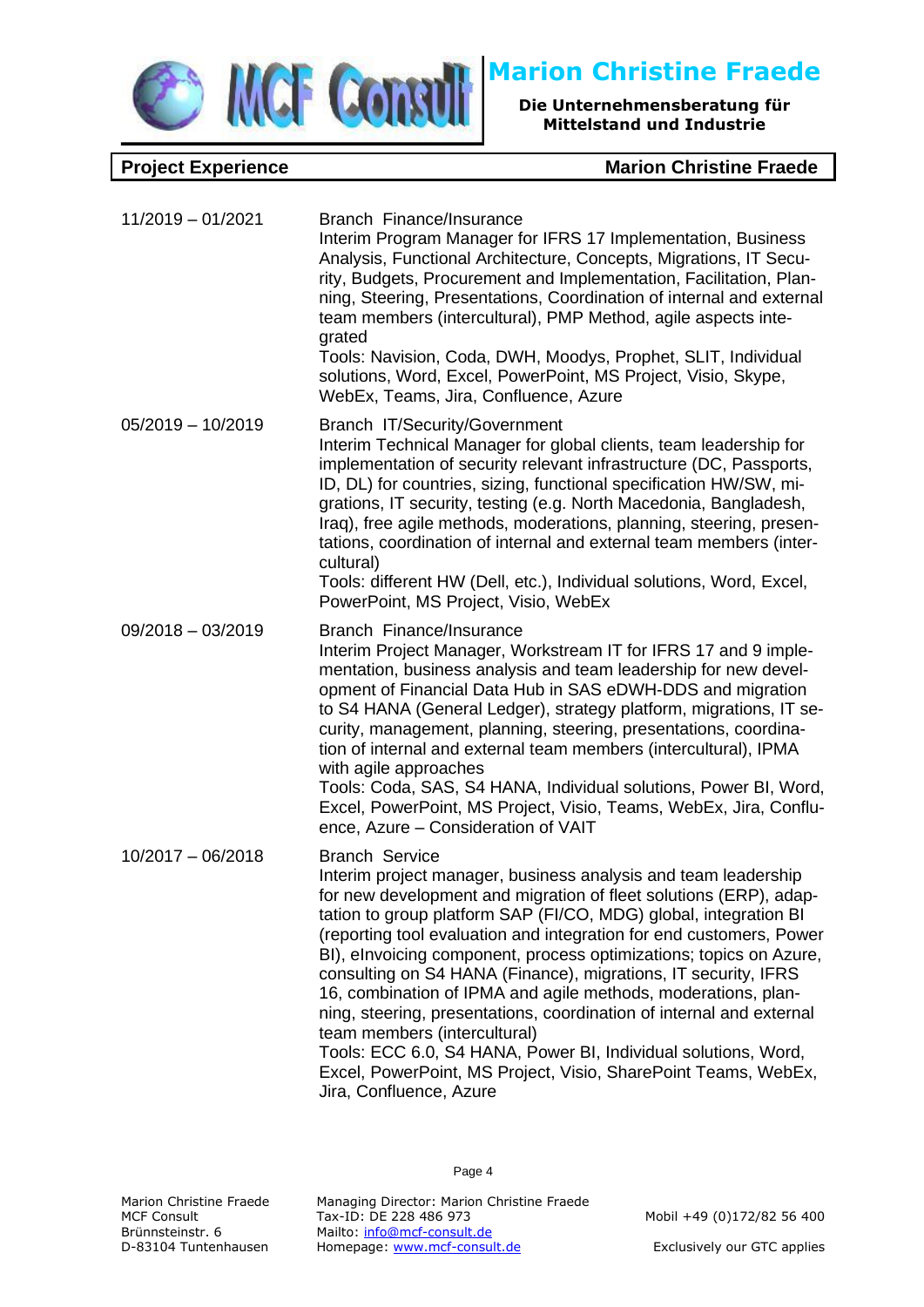

| $07/2017 - 12/2017$ | Branch IT<br>Multi Project Manager Transition, Portfolio Management, Risk<br>Management for Domain Business Productivity, more than 40 pro-<br>jects, intercultural leadership (India), Processes, Tooling, Status<br>and Finance Reporting, Connection Project Transition Domain<br>Modern Apps with same task, IPMA, Scrum and SaFe - combined<br>method, Moderations, Planning, Steering, Presentations, Coordi-<br>nation of internal and external team members (intercultural)<br>Tools: Individual solutions, Word, Excel, PowerPoint, MS Project,<br>Visio, SharePoint, Skype, Teams, Jira, Confluence                                                                                                                                                                     |
|---------------------|-----------------------------------------------------------------------------------------------------------------------------------------------------------------------------------------------------------------------------------------------------------------------------------------------------------------------------------------------------------------------------------------------------------------------------------------------------------------------------------------------------------------------------------------------------------------------------------------------------------------------------------------------------------------------------------------------------------------------------------------------------------------------------------|
| $10/2016 - 03/2017$ | <b>Branch Telecommunication</b><br>Consulting in order management, controlling restructuring for ser-<br>vices and components in the NT segment (network expansion) and<br>responsibility for available budget, budget committees including In-<br>vestor Board, RAN controlling annual financial statements for the<br>Group, planning new controlling tool (DB-based)<br>Tools: Individual solutions, Word, Excel, PowerPoint, MS Project,<br>Visio, SharePoint, Skype, Jira, Confluence                                                                                                                                                                                                                                                                                        |
| $06/2016 - 09/2016$ | <b>Branch Production/Chemie</b><br>Interim Manager / Multi Project Manager Business Analysis and<br>Lei-ding Team for global rollout Navision, User Rights and Master<br>Data (SOX), Leadtime as well as process optimization Finance,<br>Management Consulting EDI, Supply Chain, Brexit impact, Con-<br>trolling, Migrations, IT Security, protection needs, agile approach,<br>moderations, planning, steering, presentations, coordination of in-<br>ternal and external team members (intercultural)<br>Tools: Navision / Dynamics, Individual solutions, Word, Excel,<br>PowerPoint, MS Project, Visio, SharePoint, Skype, WebEx Jira,<br>Confluence                                                                                                                        |
| $02/2016 - 05/2016$ | <b>Branch IT/Service</b><br>Multi Project Manager eCommerce for migration project of interna-<br>tional online store Fashion as well as new features (Versace),<br>business analysis and leadership of team for new development of<br>online store (supply chain) with connection and process modeling<br>for logistics and distribution center, payment systems, call center,<br>master data, controlling, migrations, IT security, data protection<br>and protection requirements, SAP, agile approach, moderations,<br>planning, steering, presentations, coordination of internal and ex-<br>ternal team members (intercultural)<br>Tools: SAP ECC 6.0, Individual solutions, Word, Excel, Power-<br>Point, MS Project, Visio, SharePoint, Skype, WebEx Jira, Conflu-<br>ence |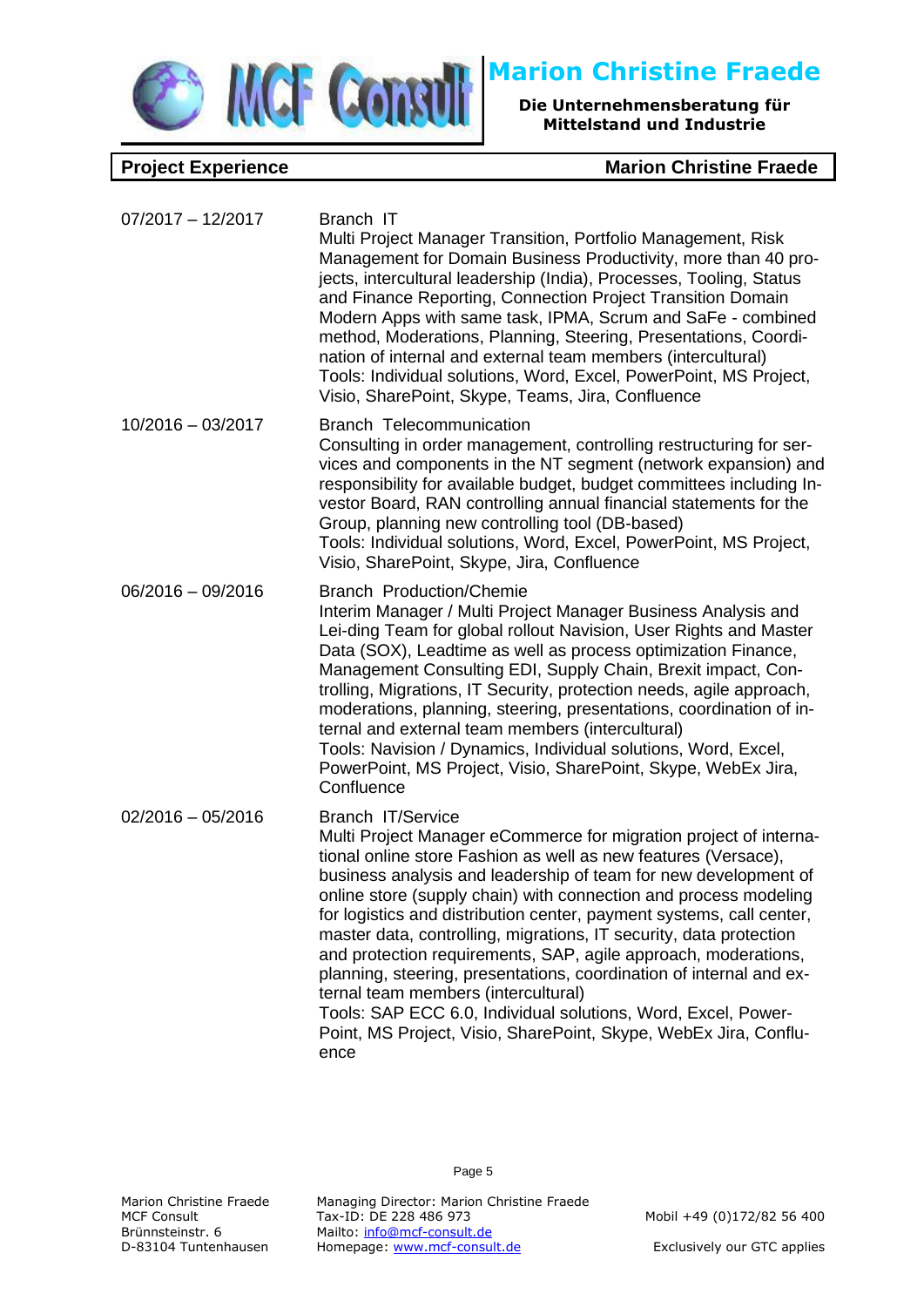

| $06/2015 - 12/2015$ | Branch Medical and laboratory technology<br>Multi Project Manager, Business Analysis and Leadership Team<br>for Sa-les, Communication and eCommerce environment for Pric-<br>ing (new strategy and app development), Sales Force Field Auto-<br>mation (IOS), C4C (CRM), Online Shop (Punch Out, Ariba), Sup-<br>ply Chain, Intra-net and Online, Strategy development for HCM-<br>Suite implementation (Success Factors, HR), Portfolio Manage-<br>ment Software, Management consulting, contract negotiations, se-<br>lection process, implementation of protection needs analysis in the<br>company, IT security requirements and implementation planning<br>for digitalization for sales and service, master data, migrations,<br>controlling, agile approach, moderations, planning, steering,<br>presentations, coordination of internal and external team members<br>(intercultural)<br>Tools: SAP ECC 6.0, S4 HANA, Ariba, Hybris, Fiori; C4C, Individ-<br>ual solutions, Word, Excel, PowerPoint, MS Project, Visio, Share-<br>Point, Skype, WebEx Jira, Confluence, AWS, Azure |
|---------------------|------------------------------------------------------------------------------------------------------------------------------------------------------------------------------------------------------------------------------------------------------------------------------------------------------------------------------------------------------------------------------------------------------------------------------------------------------------------------------------------------------------------------------------------------------------------------------------------------------------------------------------------------------------------------------------------------------------------------------------------------------------------------------------------------------------------------------------------------------------------------------------------------------------------------------------------------------------------------------------------------------------------------------------------------------------------------------------------|
| $04/2015 - 08/2015$ | Branch High-tech, medical and laboratory technology<br>Management consulting global introduction of elnvoicing with crea-<br>tion of RFI, RFP, beauty contest, shortlist, connection to Ariba as<br>primary platform with SAP rollout, migration planning, IT security<br>Tools: SAP ECC 6.0, Ariba, Hybris, Word, Excel, PowerPoint, MS<br>Project, Visio, SharePoint, Skype, WebEx Jira, Confluence                                                                                                                                                                                                                                                                                                                                                                                                                                                                                                                                                                                                                                                                                    |
| 10/2014 - 06/2015   | Branch Pharma<br>Project Manager Pharmacovigilance, Business Analysis and Lead-<br>ing Team for global implementation of GvP as well as CAPA imple-<br>mentations and MHRA/FDA inspections<br>Tools: Individual solutions, Word, Excel, PowerPoint, MS Project,<br>Visio, Skype, WebEx Jira, Confluence and SharePoint with global<br>data protection aspects in studies                                                                                                                                                                                                                                                                                                                                                                                                                                                                                                                                                                                                                                                                                                                 |
| $08/2014 - 10/2014$ | <b>Branch Retail</b><br>Project Manager Migration Legacy Systems for new digital ser-<br>vices in eCommerce, business analysis and leading team for mi-<br>gration to newly developed online platform on IOS, Win10 and An-<br>droid for VoD, eBooks, MoD, etc. = "Juke", MDM approach, incl.<br>handling guideline data protection customer migration in end cus-<br>tomer portal according to agile approach, controlling, agile ap-<br>proach, moderations, planning, steering, presentations, coordina-<br>tion of internal and external team members (intercultural)<br>Tools: SAP ECC 6.0, Ariba, Individual solutions, Word, Excel,<br>PowerPoint, MS Project, Visio, SharePoint, Skype, WebEx Jira,<br>Confluence, Azure                                                                                                                                                                                                                                                                                                                                                         |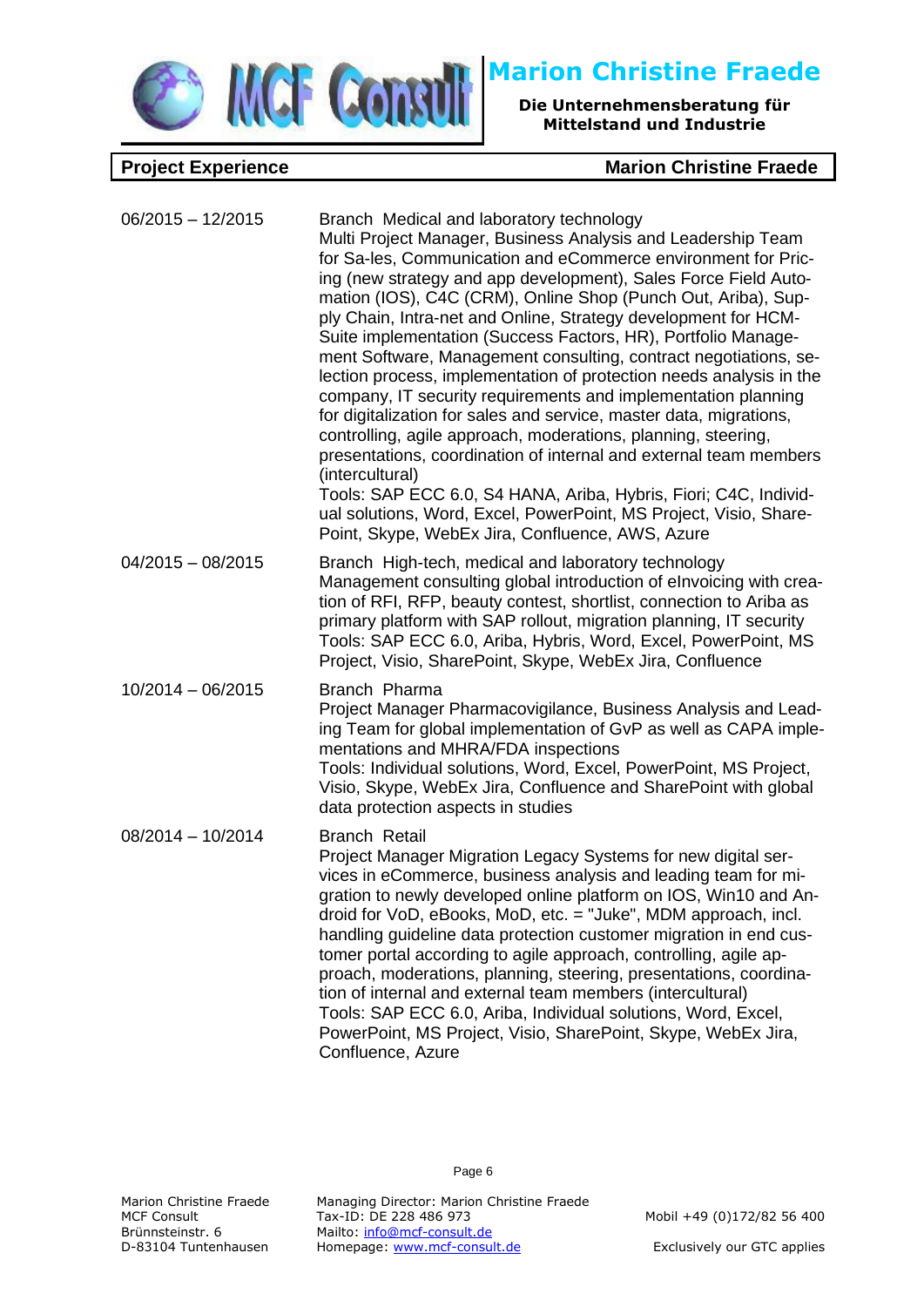

| $10/2013 - 05/2014$ | <b>Branch Retail</b><br>Project Manager elnvoicing Turkey (on-time connection to the<br>clearing house of the Ministry of Finance and adaptation between<br>heterogeneous EDI/EAI platforms and SAP systems and rollout),<br>EDI Return, PoSa (Point of Activation), etc. on management level<br>company relevant priority projects and legal requirements, man-<br>agement consulting on EDI topics, online platforms (end customer<br>portal and front-end architecture), digitalization/loT as well as data<br>protection, contract negotiations, selection processes, controlling,<br>Scrum/Agile, moderations, planning, steering, presentations, coor-<br>dination of internal and external team members (intercultural)<br>Tools: SAP ECC 6.0, Individual solutions, Word, Excel, Power-<br>Point, PMP (Project management Tool), Visio, SharePoint, Skype,<br>WebEx Jira, Confluence |
|---------------------|----------------------------------------------------------------------------------------------------------------------------------------------------------------------------------------------------------------------------------------------------------------------------------------------------------------------------------------------------------------------------------------------------------------------------------------------------------------------------------------------------------------------------------------------------------------------------------------------------------------------------------------------------------------------------------------------------------------------------------------------------------------------------------------------------------------------------------------------------------------------------------------------|
| $07/2013 - 10/2013$ | Branch Agrar<br>Start-up consultations, audits, profitability approvals<br>Tools: Word, Excel, PowerPoint                                                                                                                                                                                                                                                                                                                                                                                                                                                                                                                                                                                                                                                                                                                                                                                    |
| $05/2013 - 06/2013$ | Branch Pharma<br>Senior PMO, short term go live support for global rollout Regula-<br>tory Affairs, facilitation, planning, steering, presentations<br>Tools: SAP ECC 6.0, Ariba, Individual solutions, Word, Excel,<br>PowerPoint, MS Project, Visio, SharePoint, Skype, WebEx Jira,<br>Confluence                                                                                                                                                                                                                                                                                                                                                                                                                                                                                                                                                                                          |
| $04/2013 - 04/2013$ | <b>Branch Finance</b><br>Senior Business Analyst, workshop preparation for the integration<br>of SEPA procedures (SAP environment) with IT security aspects,<br>moderations, planning, steering, presentations<br>Tools: Word, Excel, PowerPoint                                                                                                                                                                                                                                                                                                                                                                                                                                                                                                                                                                                                                                             |
| $01/2013 - 03/2013$ | Branch Automotive/Aerospace/IT<br>Interim IT Manager, Project Manager, Business Analysis and<br>Team Lead for SAP Upgrade and Rollout from 4.6c to ECC6.0<br>EHP5, Farm Setup, NetWeaver Replacement, JBoss Setup, Mi-<br>gration BIS6 (Seeburger) with primary platform Ariba; Oracle Up-<br>grade, IT-Security (incl. Audit), LDAP, Firewall, MDM, Manage-<br>ment Consulting, Contract Negotiations, Selection Process, Con-<br>trolling, Agile Approach (KANBAN), Moderations, Planning, Steer-<br>ing, Presentations, Coordination of Internal and External Team<br>Members (Intercultural)<br>Tools: SAP, Individual solutions, Word, Excel, PowerPoint, MS<br>Project, Visio, SharePoint, Skype, WebEx Jira, Confluence                                                                                                                                                               |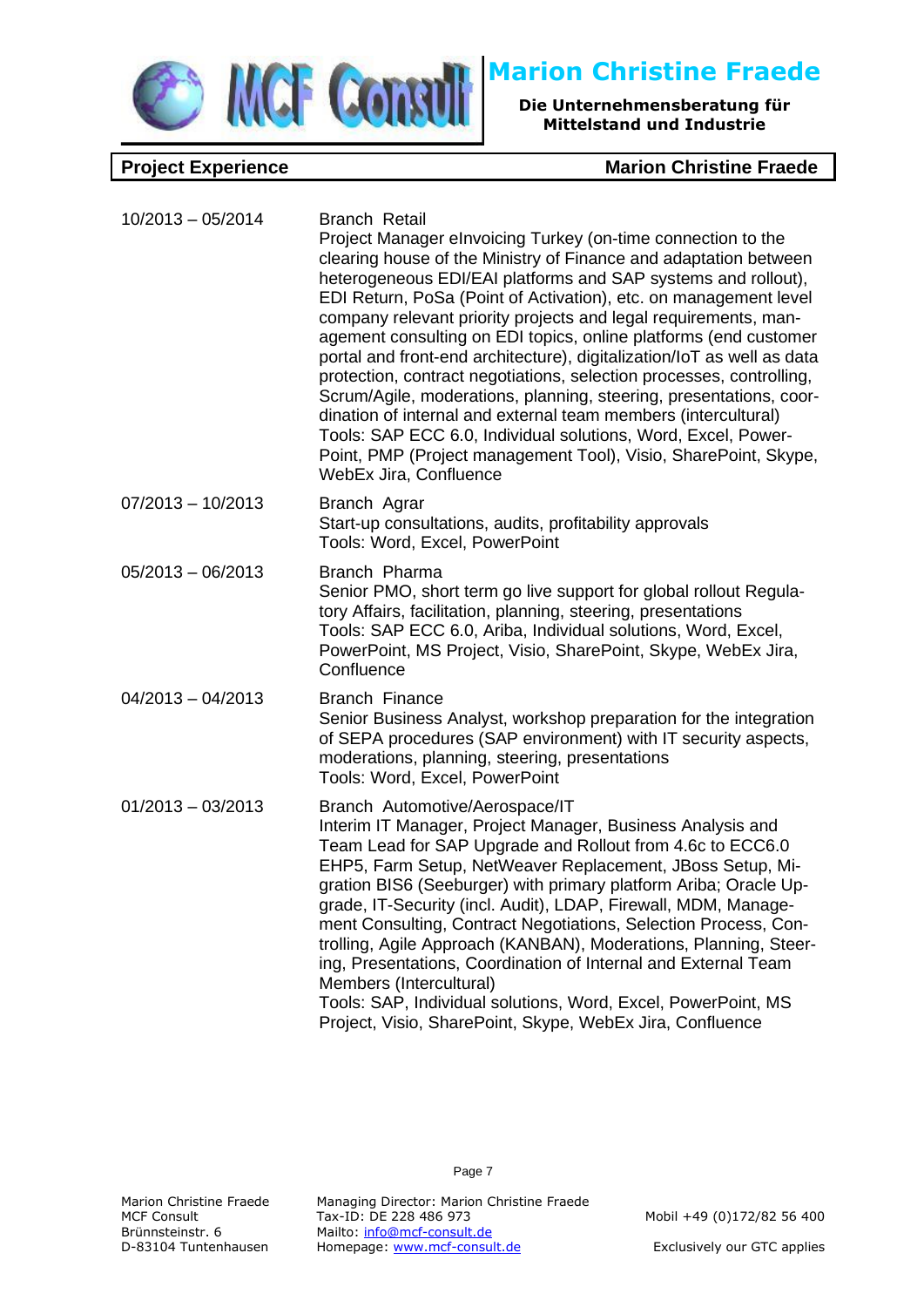

**Project Experience Marion Christine Fraede** 

| $01/2012 - 12/2012$ | Branch IT<br>Senior Project Manager "SAP Solution Explorer", Business Analy-<br>sis and Leadership Team for End-Customer Portal and Front-End<br>Architecture including Authoring Environment (MDM), Prio-Project<br>of the Executive Board for Global Corporate Communications a. o.<br>Existing customers, (Agile) Scrum-Product Owner, WS-Lead Infra-<br>structure and Coach (Controlling), Head of Development Team<br>Germany/China/India, Showcase SAPPHIRE, Beta and V0.7, De-<br>sign Thinking, SAP Rollout, Data Protection, IT Security, agile ap-<br>proach, moderations, planning, steering, presentations, coordina-<br>tion of internal and external team members (intercultural)<br>Tools: ABAP, JAVA, UI5, HTML5, RDC/RDS, BSR, MDRS,<br>NetWeaver, Individual solutions, Word, Excel, PowerPoint, PMP,<br>Visio, SharePoint, Skype, WebEx Jira, Confluence |
|---------------------|-----------------------------------------------------------------------------------------------------------------------------------------------------------------------------------------------------------------------------------------------------------------------------------------------------------------------------------------------------------------------------------------------------------------------------------------------------------------------------------------------------------------------------------------------------------------------------------------------------------------------------------------------------------------------------------------------------------------------------------------------------------------------------------------------------------------------------------------------------------------------------|
| 09/2011 - 12/2011   | <b>Branch Distribution/IT</b><br>Senior Project Manager e-Services for customer and supplier con-<br>nections, business analysis and team management, IPMA, moder-<br>ations, planning, steering, presentations, coordination of internal<br>and external team members (intercultural)<br>Tools: SAP, Syslog, InTouch, Hardware configuration, EDIFACT,<br>XML, FTP-Gateway, CRM, Word, Excel, PowerPoint, PMP, Visio,<br>SharePoint, Skype, WebEx Jira, Confluence                                                                                                                                                                                                                                                                                                                                                                                                         |
| $06/2011 - 09/2011$ | Branch Automotive/Aerospace/IT<br>Senior Project Manager (IT); business analysis and leadership<br>team for landscape consolidation, infrastructure, Restructuring of<br>heterogeneous test and development platforms, SLA issues, con-<br>trolling, process design, SCM release transition, SAP rollout, IT se-<br>curity, LDAP, firewall, agile approach (KANBAN), moderation,<br>planning, steering, presentations, coordination of internal and ex-<br>ternal team members (intercultural)<br>Tools: Seeburger, TDS, EPAM, Ariba, SAP, Word, Excel, Power-<br>Point, PMP, Visio, SharePoint, Skype, WebEx Jira, Confluence                                                                                                                                                                                                                                              |
| $02/2010 - 06/2011$ | Branch Energy/Finance<br>Head of Project Management Office; coordination of Prio1 board<br>project, business analysis and leadership of team for development<br>and implementation of a risk management infrastructure for risk re-<br>porting in international energy trading, MDM, controlling, compli-<br>ance, IT security, reporting, MaRisk, reviews, recruiting, rollout, au-<br>dits, process optimization, user rights, management consulting,<br>contract negotiations, selection process, introduction of agile<br>method Scrum in the group, previously Prince2, moderations, plan-<br>ning, steering, presentations, coordination of internal and external<br>team members (intercultural)<br>Tools: SAP, Individual solutions, Word, Excel, PowerPoint, MS<br>Project, Visio, SharePoint, Skype, WebEx Jira, Confluence                                       |

Page 8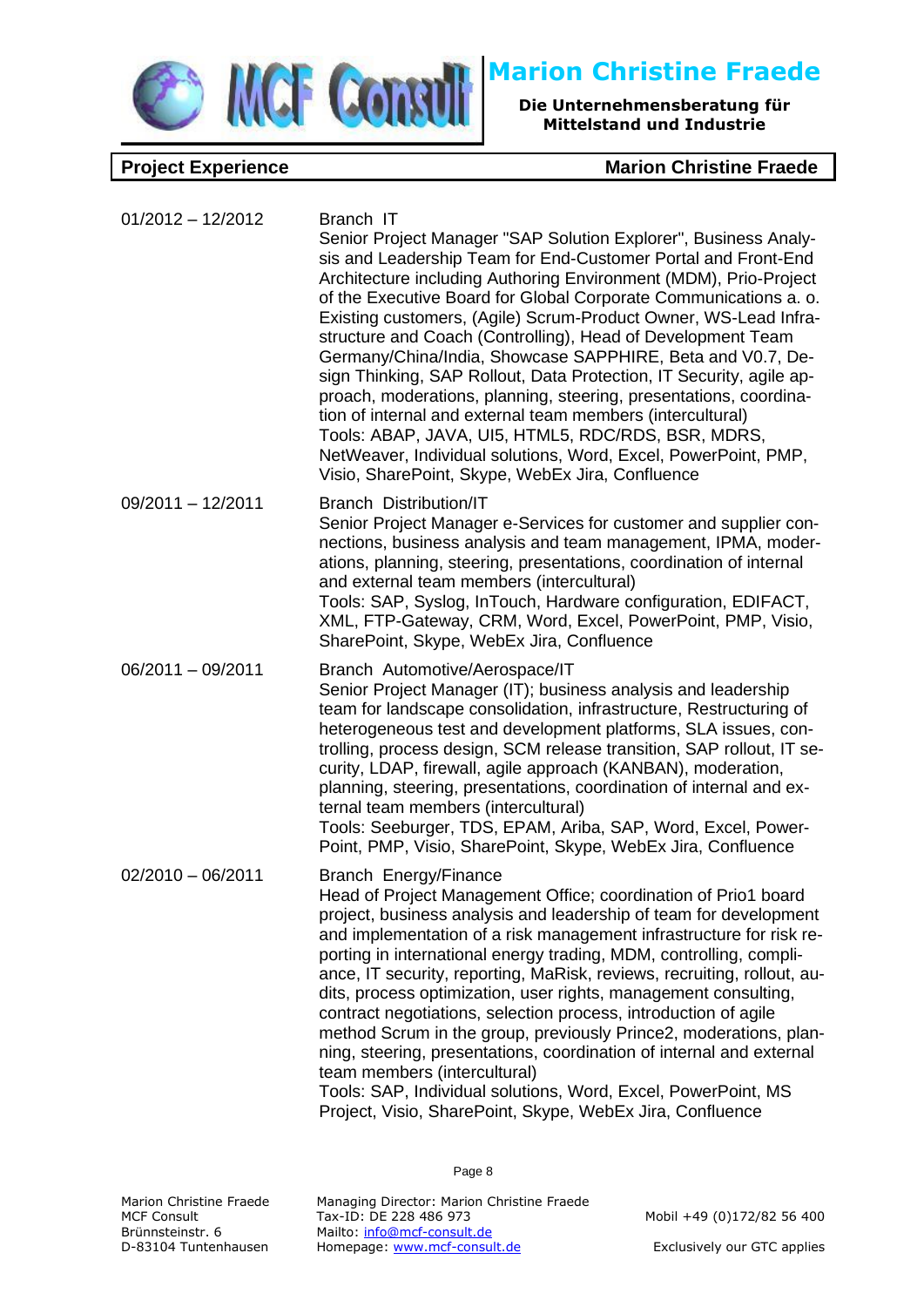

| $10/2009 - 01/2010$ | <b>Branch Telecommunications</b><br>Senior business analyst and sub-project manager for cross-group<br>marketing, sales, technology with financial and functional control-<br>ling, client: CFO; recording, documentation and analysis of pro-<br>cesses for forecasting, planning (focus on but-tom up, iPF and<br>budget) and closing in controlling, preparation for merger/segment<br>Germany group consolidation<br>Tools: SAP, Individual solutions, Word, Excel, PowerPoint, MS<br>Project, Visio, SharePoint, Skype, WebEx Jira, Confluence                                                                                                                                                                                                                                                                                                                                                                                                                                                                                                                                                                   |
|---------------------|-----------------------------------------------------------------------------------------------------------------------------------------------------------------------------------------------------------------------------------------------------------------------------------------------------------------------------------------------------------------------------------------------------------------------------------------------------------------------------------------------------------------------------------------------------------------------------------------------------------------------------------------------------------------------------------------------------------------------------------------------------------------------------------------------------------------------------------------------------------------------------------------------------------------------------------------------------------------------------------------------------------------------------------------------------------------------------------------------------------------------|
| $11/2008 - 09/2009$ | <b>Branch Telecommunications</b><br>Senior Business Analyst and Project Management Recording, doc-<br>umentation and analysis of processes for hosting, GAP analysis,<br>recommendation development for process optimization, high level<br>sign, detail design (CLM, SC, SD, PLM, PMP, SA), strategy devel-<br>opment, optimization phase in merger<br>Tools: SAP, Individual solutions, Word, Excel, PowerPoint, MS<br>Project, Visio, SharePoint, Skype, WebEx Jira, Confluence                                                                                                                                                                                                                                                                                                                                                                                                                                                                                                                                                                                                                                    |
| 12/2007-11/2008     | Branch Finance/Insurance<br>Project Coordinator Group Risk (Head of Project Office) in the Ex-<br>ecutive Board area (CFO), projects RAI (Risk Analysis Infrastruc-<br>ture), MKMV and ADRIAN; Various project charters, project plan,<br>RFP, RACI (ITIL), presentations, budget controlling and activation,<br>coordination of internal and external partners, reporting, steering<br>committee, sponsor meeting, workshops, process descriptions,<br>partner evaluation with contract negotiations, selection process,<br>MDM, Preparation and implementation of newsletter and intranet<br>presence for long-term communication, de-escalation manage-<br>ment, use of ITIL and UML, business analysis and management of<br>team for introduction and implementation of SW solution as well as<br>SOX compliance, IT security, MaRisk, and Solvency II processes,<br>involved partners/SW and SAP rollout<br>Tools: SAP, Individual solutions, Word, Excel, PowerPoint, MS<br>Project, Visio, SharePoint, Skype, WebEx Jira, Confluence Murex,<br>SAS, Algorithmics, Imbus, Comet, Adonis, GIN (Lotus Notes) etc. |
| $09/2007 - 11/2007$ | Branch IT, Agrar<br>Task: Web design, revision, redesign and updates of various web-<br>sites, inclusion of CMS (NetObjects)                                                                                                                                                                                                                                                                                                                                                                                                                                                                                                                                                                                                                                                                                                                                                                                                                                                                                                                                                                                          |
| Since 09/2007       | Mentor in the MentorING program and guest lecturer in the indus-<br>trial engineering program at the Rosenheim University of Applied<br>Sciences on the topic of controlling.                                                                                                                                                                                                                                                                                                                                                                                                                                                                                                                                                                                                                                                                                                                                                                                                                                                                                                                                         |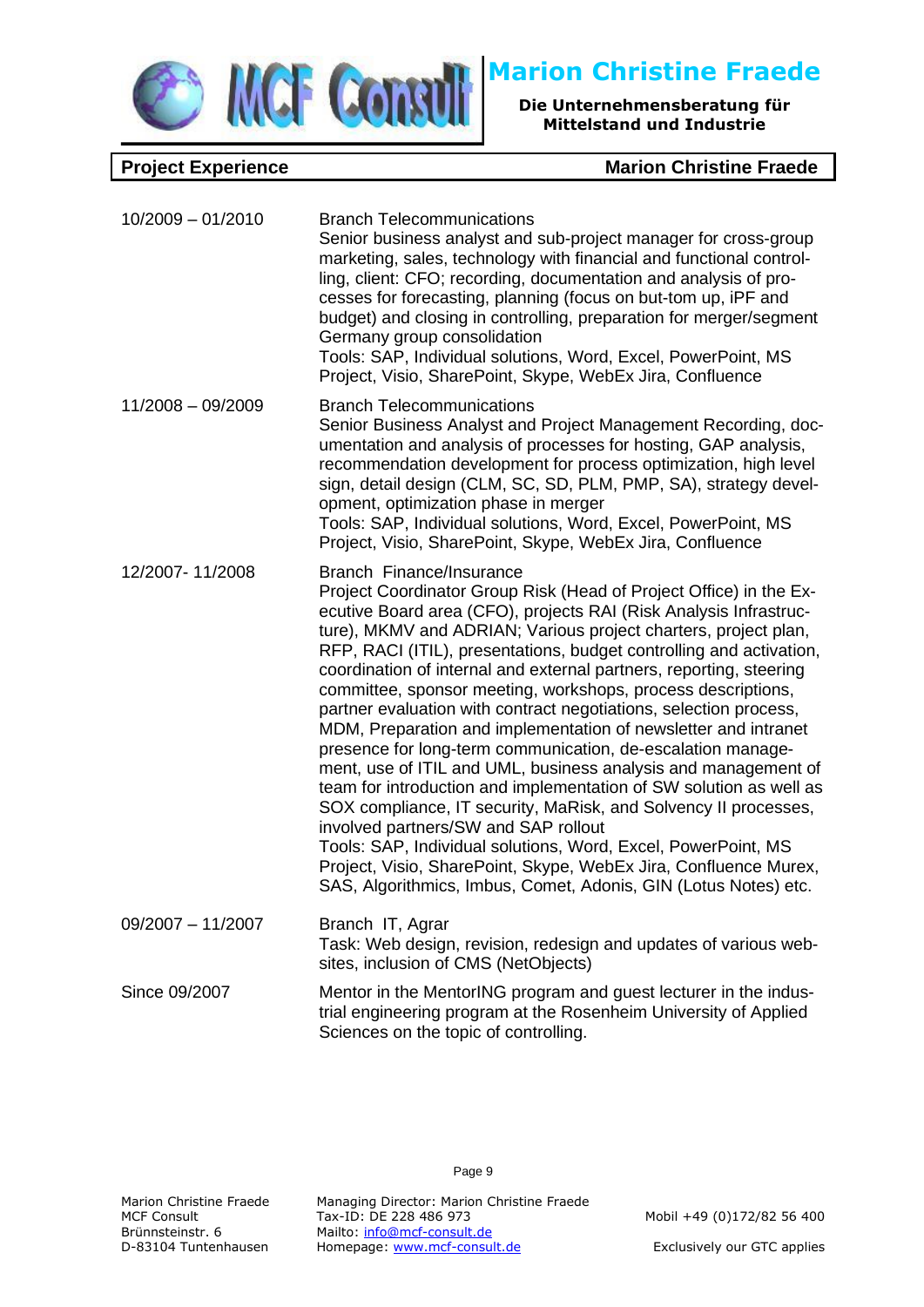

**Project Experience Marion Christine Fraede** 

| $04/2004 - 08/2007$ | Branch IT/ Electronics<br>EMEA Coordinator Rollout EDI (overall project management),<br>coach for new international team members: teaching the basics of<br>EDI, application of learned methods in the actual project process.<br>"Training on the Job". Incorporating UML, ITIL, ARIS, SOA etc. in<br>project management, showing alternatives, training communication<br>(email, conference calls, reporting, steering committee,). Transition<br>Service Center locations. Inclusion of various tools such as SAP<br>(Rollout), CRM, Webmethods, Cyclone, other standard solutions<br>and individual solutions.<br>Tools: SAP, Individual solutions, Word, Excel, PowerPoint, MS<br>Project, Visio, SharePoint, Skype, WebEx, Jabber, Jira                                                                                |
|---------------------|------------------------------------------------------------------------------------------------------------------------------------------------------------------------------------------------------------------------------------------------------------------------------------------------------------------------------------------------------------------------------------------------------------------------------------------------------------------------------------------------------------------------------------------------------------------------------------------------------------------------------------------------------------------------------------------------------------------------------------------------------------------------------------------------------------------------------|
| $04/2004 - 08/2007$ | Branch IT/ Electronics<br>EMEA Coordinator Rollout EDI (overall project management),<br>analysis, optimization, conception and de-escalation of/in the order<br>management and billing process using procedures, concepts and<br>methods such as ARIS, SOA, ITIL, UML and consideration of SOX<br>compliance as well as global data protection and IT security.<br>Tools: SAP, Individual solutions, Word, Excel, PowerPoint, MS<br>Project, Visio, SharePoint, Skype, WebEx, Jabber, Jira                                                                                                                                                                                                                                                                                                                                   |
| $04/2004 - 08/2007$ | Branch IT/ Electronics<br>EMEA Coordinator Rollout EDI (overall project management), IT<br>Lead for single projects and rollouts with various partners in paral-<br>lel using procedures, concepts and methods such as ARIS, SOA,<br>ITIL, UML and consideration of SOX compliance, implementations<br>and migrations of Order and Billing Flow (Orders, Responses, In-<br>voices, Credit Notes, Debit Notes, Quotes etc.) via AS1, AS2, VAN<br>using EDIFACT or RosettaNet.) via AS1, AS2, VAN using<br>EDIFACT or RosettaNet, coordination of internal and external<br>(customer) project teams worldwide, all projects on time and on<br>budget, including testing, tracking, monitoring, etc.<br>Tools: SAP, Individual solutions, Word, Excel, PowerPoint, MS<br>Project, Visio, SharePoint, Skype, WebEx, Jabber, Jira |
| Since 01/2006       | Appointments as external lecturer FHS Kufstein for the study<br>course Business Informatics and Entrepreneurship (subject Sales<br>Management in English)                                                                                                                                                                                                                                                                                                                                                                                                                                                                                                                                                                                                                                                                    |

Page 10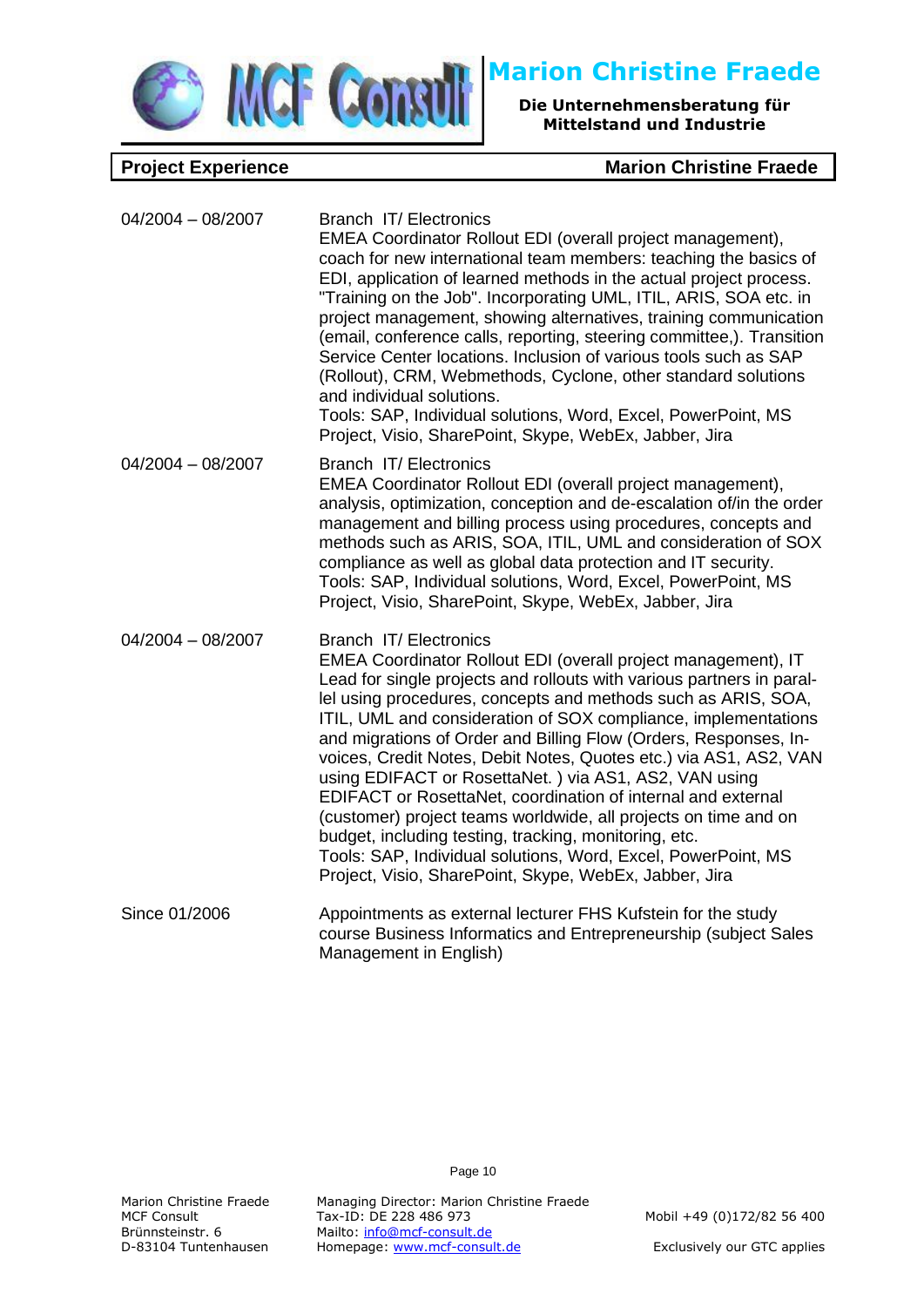

| $2002 - 2016$           | Branch: Agrar<br>Task: Quality management of various horse businesses in Ger-<br>many, Austria, Italy, Netherlands based on TQM<br>- analyses, strategy development, concepts<br>- qualification, personnel selection, moderation etc.<br>$\bullet$ |
|-------------------------|-----------------------------------------------------------------------------------------------------------------------------------------------------------------------------------------------------------------------------------------------------|
| $2002 - 2003$           | <b>Branch: Government</b><br>Task: Personnel consulting by means of NLP and TQM<br>Identification of training needs, strategy development<br>Selection process, training<br>$\bullet$                                                               |
| $2002 - 2003$           | Branch: Industry<br>Task: Individual tasks in the context of insolvency proceedings<br>(e.g. termination management)                                                                                                                                |
| 2002 - 2003             | <b>Branch: Retail</b><br>Task: Rebuilding of a distribution company<br>Conception, moderation<br>٠<br>Strategy development, controlling<br>$\bullet$                                                                                                |
| $2002 - 2003$           | Branch: Industry<br>Task: Personnel consulting using NLP and TQM<br>Determination of employee requirements, strategy develop-<br>ment<br>Selection process                                                                                          |
| $2002 - 2003$           | Branch: IT<br>Task: Personnel consulting using NLP and TQM<br>Determination of employee requirements, strategy develop-<br>ment<br>Selection process                                                                                                |
| $2002 - 2002$           | Branch: Industry<br>Task: Publication of professional articles on §301 in healthcare as<br>a marketing campaign for a corporate group<br>Data protection and IT security assessment<br>Research, preparation of technical articles<br>Publications  |
| $2002 - 2003$           | <b>Branch: Retail</b><br>Task: Personnel consulting using NLP and TQM<br>Determination of employee requirements, strategy develop-<br>$\bullet$<br>ment<br>Selection process<br>٠                                                                   |
| $2002 - 2003$           | Branch: Insurance<br>Task: Personnel consulting using NLP and TQM<br>Determination of employee requirements, strategy develop-<br>$\bullet$<br>ment<br>Selection process, Assessment-Center<br>٠                                                    |
|                         | Page 11                                                                                                                                                                                                                                             |
| Marion Christine Fraede | Managing Director: Marion Christine Fraede                                                                                                                                                                                                          |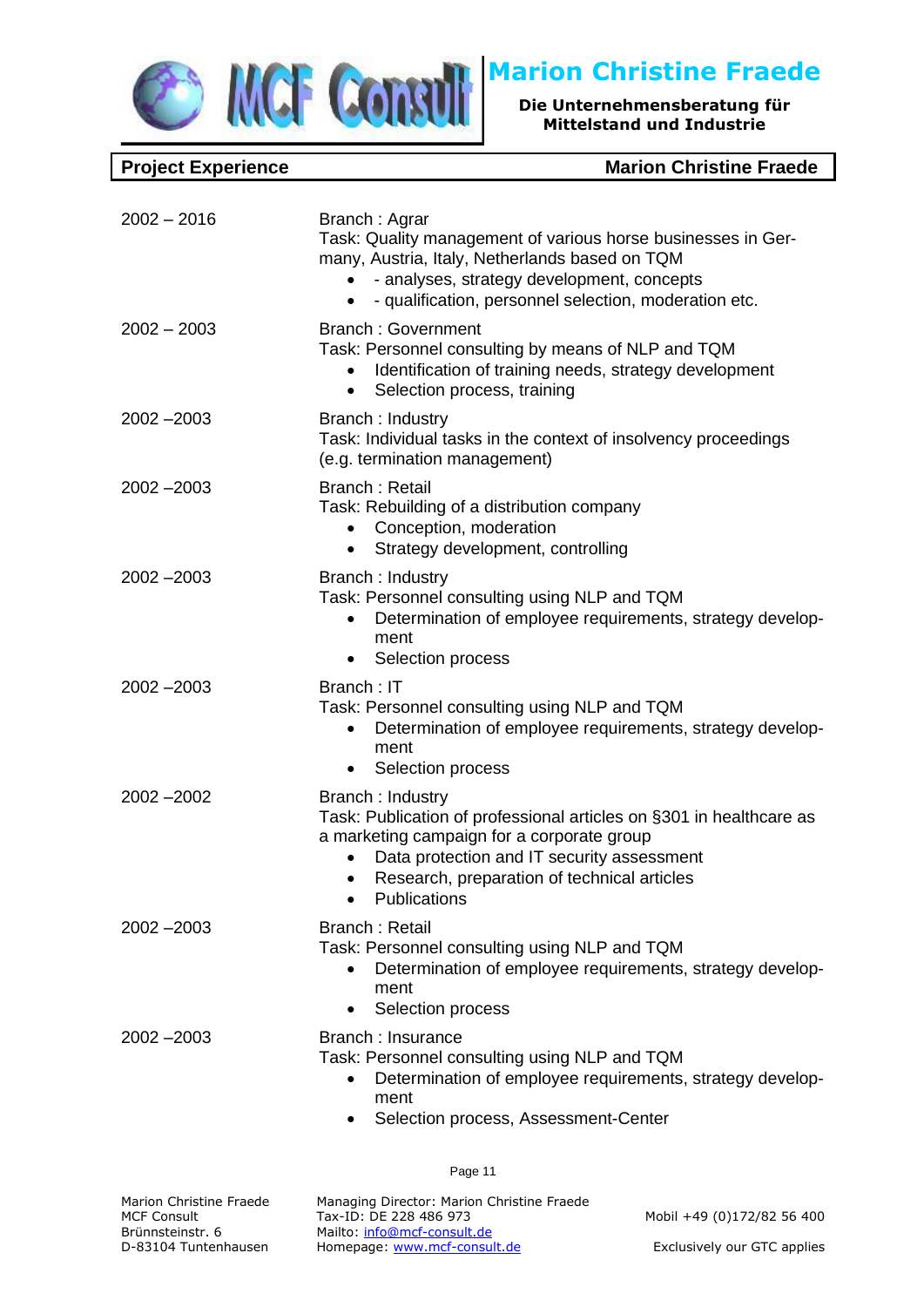

### **Project Experience**

| <b>Marion Christine Fraede</b> |  |  |
|--------------------------------|--|--|
|--------------------------------|--|--|

| $2001 - 2002$ | Branch: Pharma<br>Task: International bidding management for the introduction of<br>SAP R/3 including international group structures using CORTEX,<br>IT security, SAP rollout<br>Overall project management, conception, moderation<br>strategy development, controlling, team leadership            |
|---------------|-------------------------------------------------------------------------------------------------------------------------------------------------------------------------------------------------------------------------------------------------------------------------------------------------------|
| $2001 - 2002$ | Branch: Industry<br>Task: Consulting, workshops EAI consolidation, Europe platform<br>(data center migration) using CORTEX, IT security, SAP rollout<br>Overall project management, conception, moderation<br>Strategy development, controlling, team management                                      |
| $2001 - 2002$ | Branch: Industry<br>Task: Consulting, workshops on expected merger, IT integration,<br>SAP rollout using CORTEX, IT security aspects and data protec-<br>tion (HR)<br>Project management, conception, moderation, controlling<br>Strategy development, team leadership, de-escalation                 |
| 2001-2002     | Branch: Retail<br>Task: Consulting, analysis of branches for resource optimization<br>potential, workshop for software selection using CORTEX, data<br>protection in cross-border traffic<br>Overall project management, conception, moderation<br>Strategy development, controlling, team management |
| $2001 - 2002$ | Branch: Industry<br>Task: Consulting, EAI tool matrix for RFI (Request for Information)<br>preparation in English, international vendor selection using<br><b>CORTEX</b><br>Overall project management, definition of requirements<br>Implementation, elaboration, presentation                       |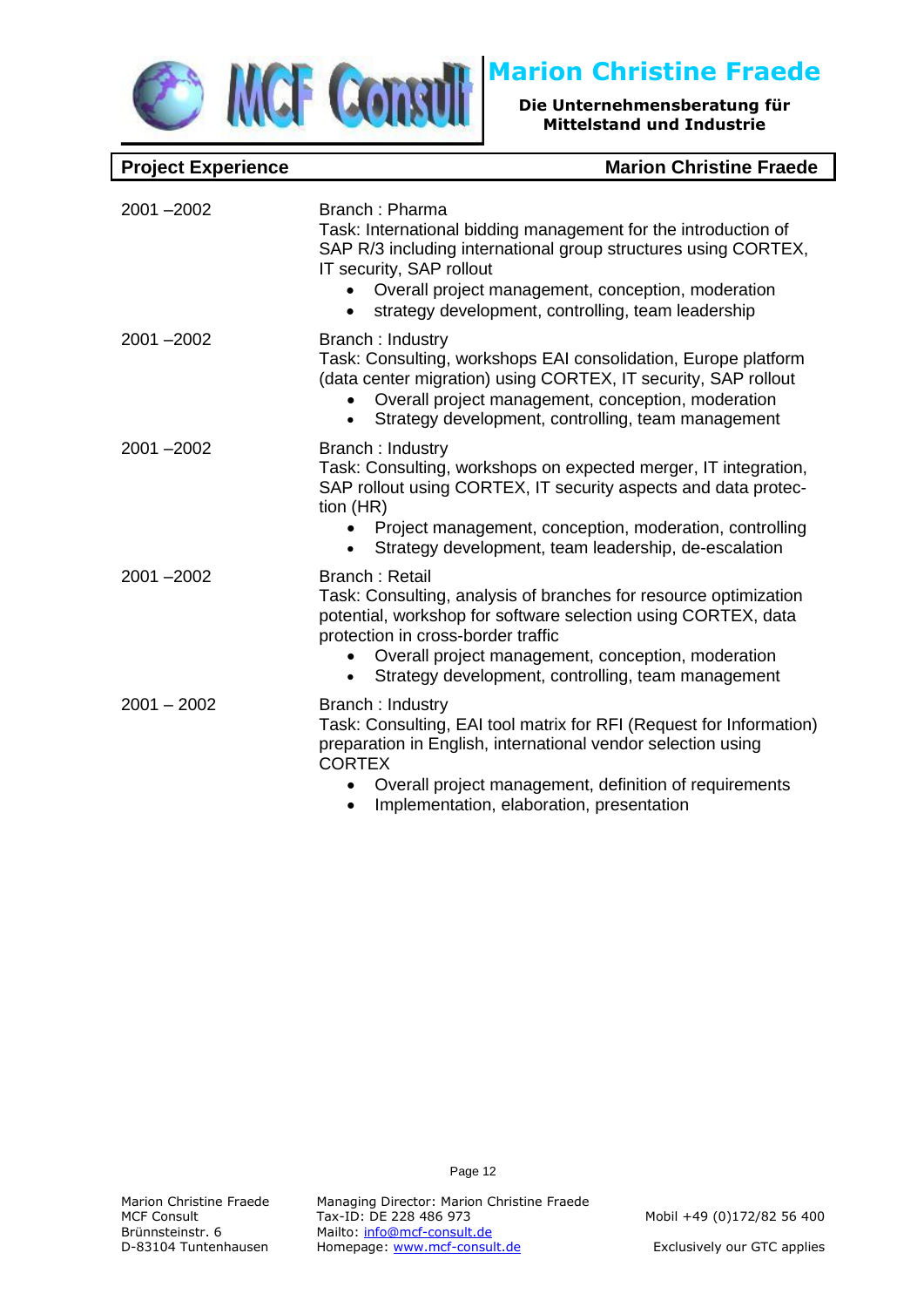

2001 – 2002 Branch : IT Service

**Die Unternehmensberatung für Mittelstand und Industrie**

### **Project Experience Marion Christine Fraede**

|               | Task: Development of a sales methodology for consultant, devel-<br>opment of methodologies for various EAI and resource optimiza-<br>tion projects, CRM implementation, bid management for SAP<br>rollout, EAI, EDI and resource optimization projects, public tenders<br>etc., proposal in German and English, moderations in German and<br>English, "content enabling" for media companies using CORTEX,<br>ARIS, UML and ITIL.<br>Overall project management, controlling, team leadership |
|---------------|-----------------------------------------------------------------------------------------------------------------------------------------------------------------------------------------------------------------------------------------------------------------------------------------------------------------------------------------------------------------------------------------------------------------------------------------------------------------------------------------------|
| $2000 - 2002$ | Branch: Industry, Logistics and Retail<br>Task: EAI project with long-term consulting for adaptation and inte-<br>gration of heterogeneous IT systems (e.g. SAP R/2, R/3, Individual<br>solutions, DB2 etc.), SAP rollout with IT security<br>Overall project management, definition of requirements<br>Controlling, team leadership, de-escalation<br>$\bullet$                                                                                                                              |
| $2000 - 2002$ | <b>Branch: IT Service</b><br>Task: Evaluation and introduction of a CMS system (similar to<br>Wordpress in the first test position later)<br>Overall project management and budget responsibility                                                                                                                                                                                                                                                                                             |
| $1996 - 1999$ | Branch: Retail<br>Task: EDI project, fully automated EDI converter system for data<br>exchange with trade, suppliers and forwarding agents, subset de-<br>sign or adaptation to EANCOM partly using UML and ITIL, BDSG<br>Overall project management, definition of requirements<br>Definition of the software architecture<br>$\bullet$<br>Controlling, team leadership, de-escalation<br>$\bullet$                                                                                          |
| $1996 - 1999$ | Branch: Industry<br>Task: EDI project, fully automated EDI converter system for data<br>exchange with retail, suppliers and forwarding agencies, sub-set<br>design or adaptation to EANCOM partly using UML and ITIL,<br><b>BDSG</b><br>Overall project management, definition of requirements<br>• Definition of the software architecture                                                                                                                                                   |

- Definition of the software architecture
- Controlling, team leadership, de-escalation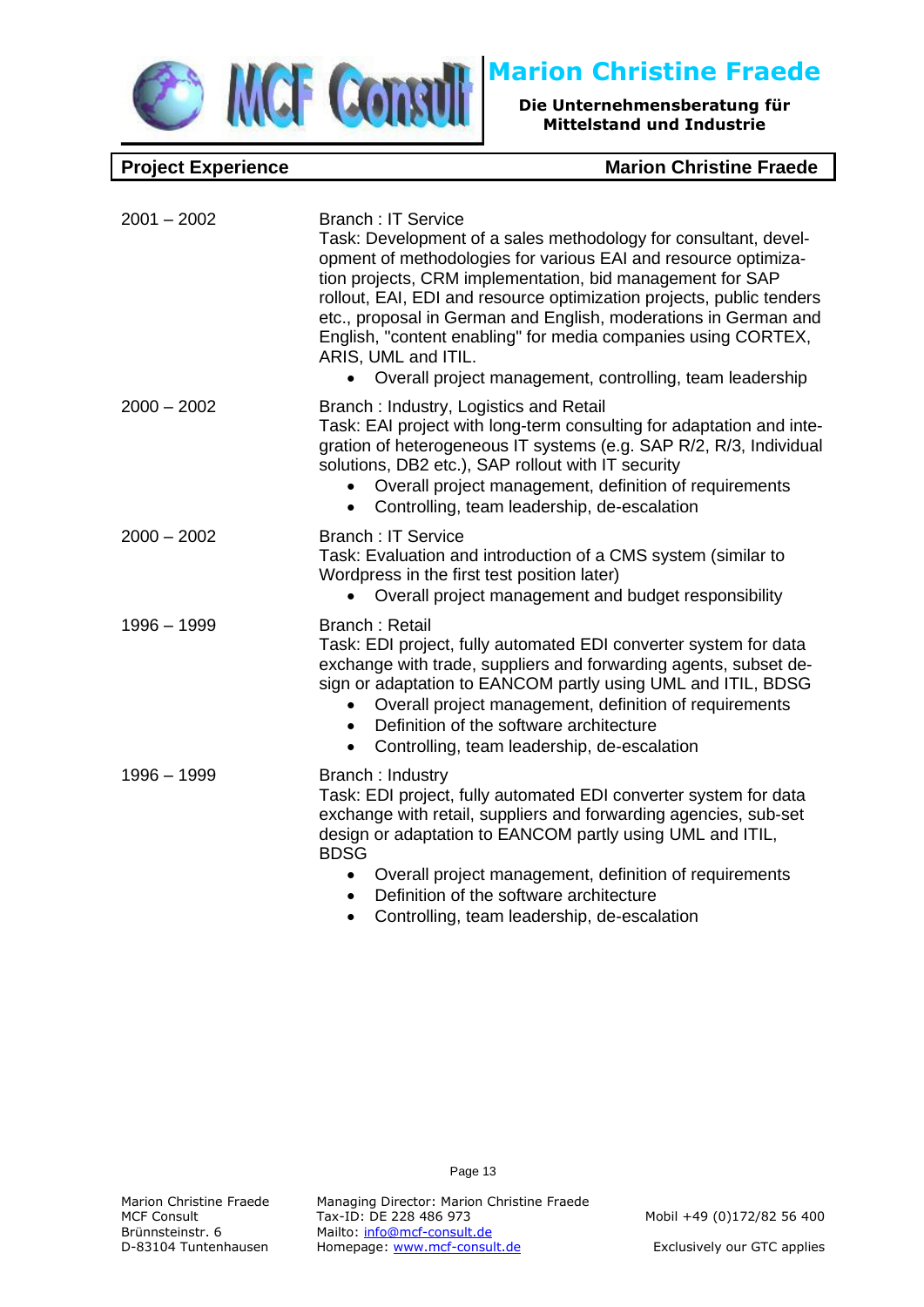

**Project Experience Marion Christine Fraede** 

| $1996 - 1999$ | <b>Branch: Logistics</b><br>Task: EDI project, fully automated EDI converter system for data<br>exchange with retail and shipping companies, subset design or ad-<br>aptation to EANCOM partly using UML and ITIL<br>Overall project management, definition of requirements<br>Definition of the software architecture<br>$\bullet$<br>Controlling, team leadership<br>$\bullet$                                 |
|---------------|------------------------------------------------------------------------------------------------------------------------------------------------------------------------------------------------------------------------------------------------------------------------------------------------------------------------------------------------------------------------------------------------------------------|
| 1996 - 1999   | <b>Branch: Retail</b><br>Task: EDI project, fully automated EDI converter system for data<br>exchange with retail, suppliers and forwarding agents, subset de-<br>sign and adaptation to EDICOS specifications, partly using UML<br>and ITIL<br>Overall project management, definition of requirements<br>$\bullet$<br>Definition of the software architecture<br>$\bullet$<br>Controlling, team leadership<br>٠ |
| 1996-1999     | Branch: Pharma<br>Task: EDI projects, fully automated EDI converter systems for data<br>exchange with retail, suppliers and forwarding agencies, sub-set<br>design as well as ELFE procedures partly using UML and ITIL<br>Overall project management, definition of requirements<br>Definition of the software architecture<br>$\bullet$<br>Controlling, team leadership<br>$\bullet$                           |
| 1996-1999     | <b>Branch: Logistics</b><br>Task: EDI project, fully automated EDI converter system for data<br>exchange with retail and freight forwarders, subset design or adap-<br>tation to EDICOS specifications partly using UML and ITIL<br>Overall project management, definition of requirements<br>$\bullet$<br>Definition of the software architecture<br>$\bullet$<br>Controlling, team leadership<br>$\bullet$     |
| 1996-1997     | <b>Branch: Government</b><br>Advisory committee work on updating the BDSG, TMG and GoBS,<br>focus on "digital signature", as well as "ATLAS" (customs)                                                                                                                                                                                                                                                           |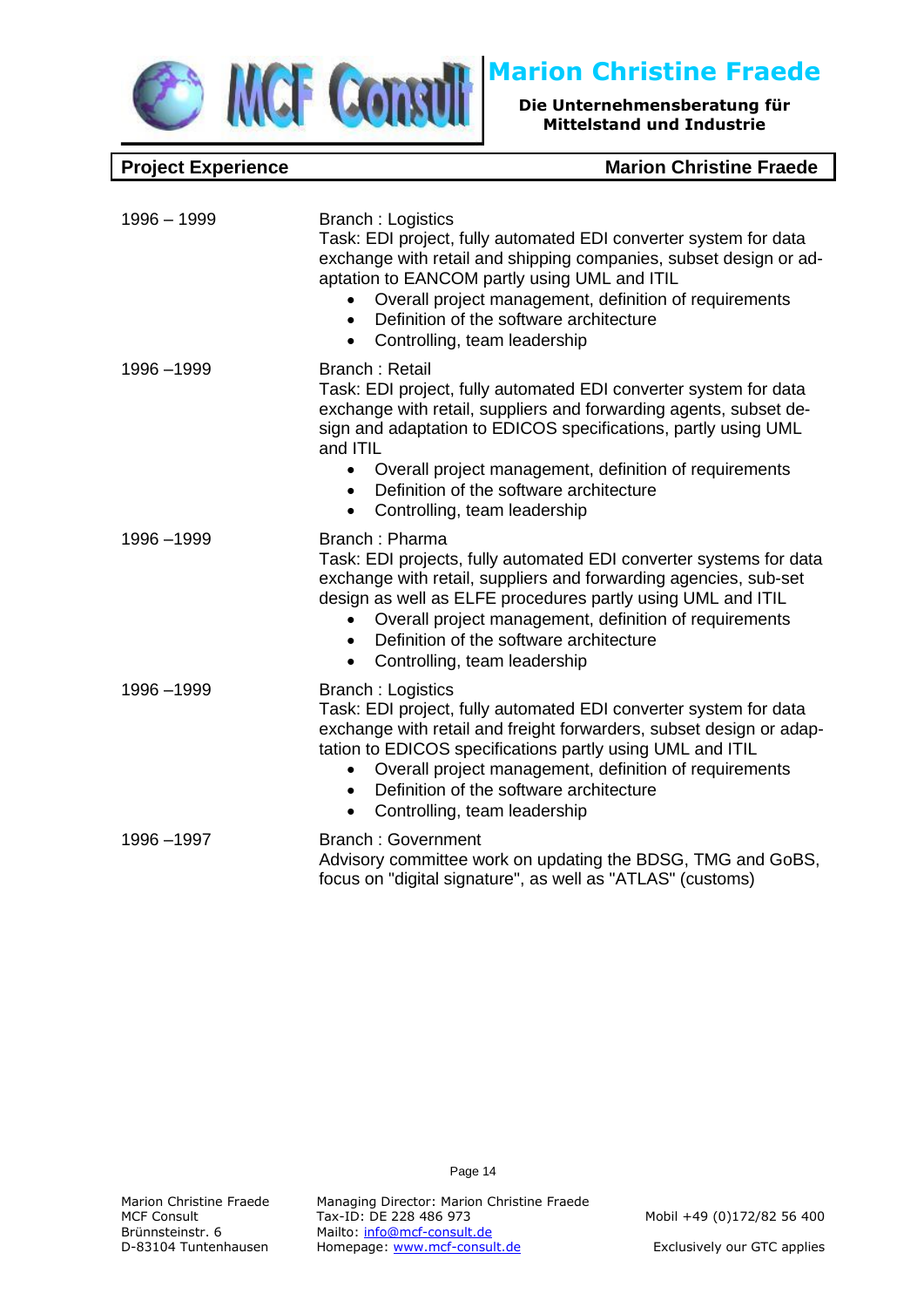

1996 –1999 Branch : Government

**Die Unternehmensberatung für Mittelstand und Industrie**

### **Project Experience Marion Christine Fraede**

|             | Task: ELFE-EDI projects, public tenders, individual software con-<br>ception and adaptation to the needs in German use. EDIFACT bill-<br>ing of telecommunication services with all approved providers and<br>controlling of billing data on a one-to-one basis partly using UML<br>and ITIL; BDSG<br>Overall project management, definition of requirements and<br>$\bullet$<br>software architecture, controlling and team leadership, de-<br>escalation                                    |
|-------------|-----------------------------------------------------------------------------------------------------------------------------------------------------------------------------------------------------------------------------------------------------------------------------------------------------------------------------------------------------------------------------------------------------------------------------------------------------------------------------------------------|
| 1996 - 1999 | Branch: Government, German Armed Forces<br>Task: ELFE-EDI projects, public tenders, indivi-dual software de-<br>sign and adaptation to the needs in German use. EDIFACT billing<br>of telecommunication services with all approved providers and<br>controlling of billing data on single call level partly. using UML and<br><b>ITIL, BDSG</b><br>Overall project management, definition of requirements and<br>software architecture, controlling and team leadership, de-<br>escalation    |
| 1996 - 1999 | <b>Branch: Automotive</b><br>Task: ELFE-EDI projects individual software conception and adap-<br>tation to the needs of an international group in German use.<br>EDIFACT billing of telecommunication services with all approved<br>providers and controlling of billing data on single call level partly<br>using UML and ITIL, BDSG<br>Overall project management, definition of requirements and<br>$\bullet$<br>software architecture, controlling and team leadership, de-<br>escalation |
| 1996-1999   | Branch: Industry<br>Task: ELFE-EDI projects individual software conception and adap-<br>tation to the needs of an international group in German use.<br>EDIFACT billing of telecommunication services with all approved<br>providers and controlling of billing data on single call level partly<br>using UML and ITIL, BDSG<br>Overall project management, definition of requirements and<br>aaftusee arabitaatura aantralling anal taana laadarahin, da                                     |

software architecture, controlling and team leadership, deescalation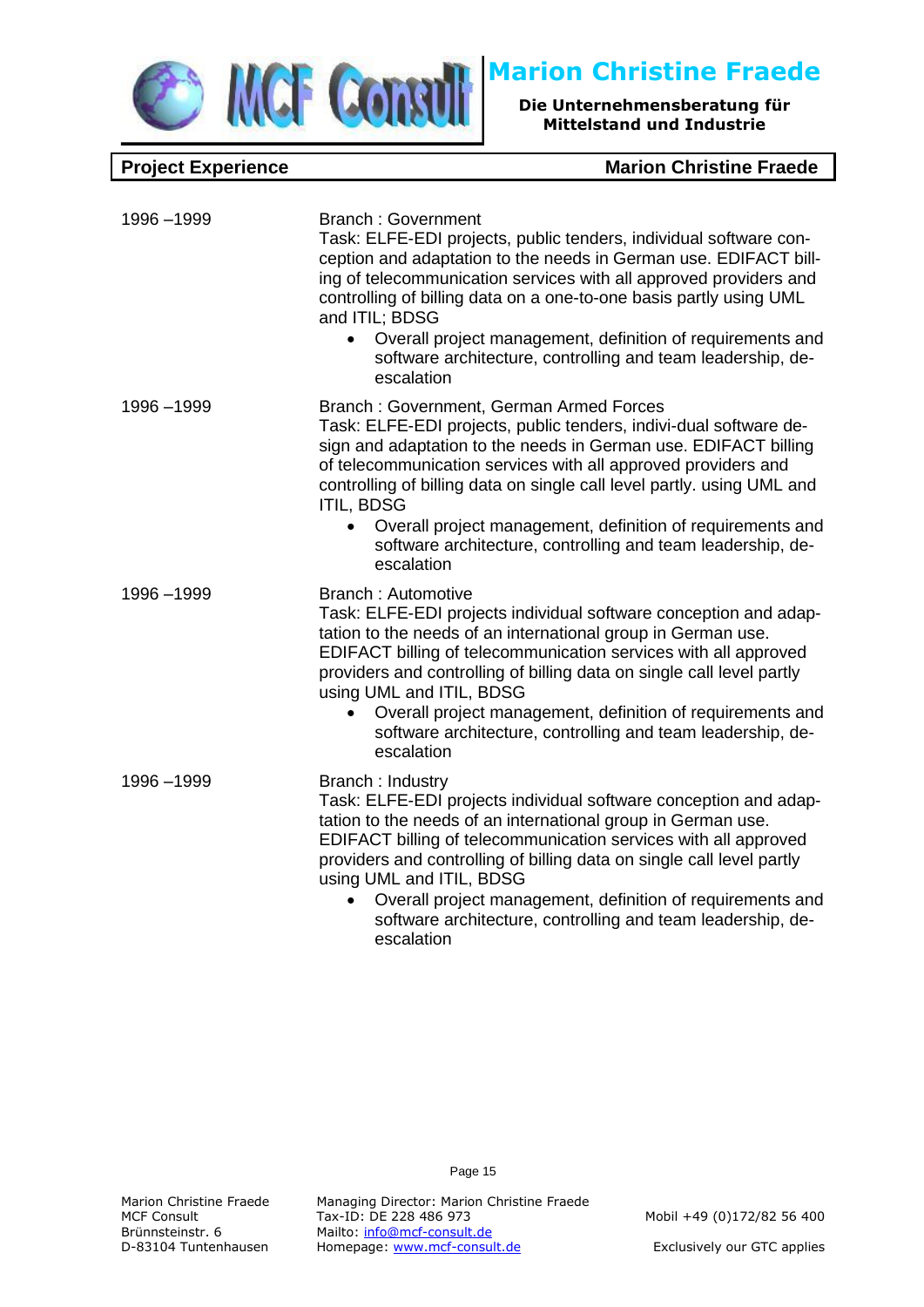

**Project Experience Marion Christine Fraede** 

| 1996-1999   | <b>Branch : Logistics</b><br>Task: ELFE-EDI projects individual software conception and adap-<br>tation to the needs of an international group in German use.<br>EDIFACT billing of telecommunication services with all approved<br>providers and controlling of billing data on single call level partly<br>using UML and ITIL, BDSG<br>Project management, coordination with works council<br>Definition of requirements and software architecture, con-<br>$\bullet$<br>trolling and team leadership                                                  |
|-------------|----------------------------------------------------------------------------------------------------------------------------------------------------------------------------------------------------------------------------------------------------------------------------------------------------------------------------------------------------------------------------------------------------------------------------------------------------------------------------------------------------------------------------------------------------------|
| 1996-1999   | <b>Branch: Finance</b><br>Task: ELFE-EDI projects individual software conception and adap-<br>tation to the needs of banks and savings banks in German use.<br>EDIFACT billing of telecommunication services with all approved<br>providers and controlling of billing data on single call level partly<br>using UML and ITIL, BDSG<br>Overall project management, definition of requirements and<br>software architecture, controlling and team leadership, de-<br>escalation                                                                           |
| 1996 - 1999 | Branch: Insurance<br>Task: ELFE-EDI projects individual software conception and adap-<br>tation to the needs of international groups in German use.<br>EDIFACT billing of telecommunication services with all approved<br>providers and controlling of billing data on single call level partly<br>using UML and ITIL, BDSG<br>• Overall project management, definition of requirements<br>and software architecture, controlling and team leadership,<br>de-escalation                                                                                  |
| 1996-1999   | <b>Branch: Telecommunication</b><br>Task: EDI and ELFE projects locations including Bonn, Berlin,<br>Darmstadt, Düsseldorf, Munich, New York, Tokyo etc., fully auto-<br>mated EDI converter systems partly with development, production<br>and backup systems for the conversion of telecommunication in-<br>voices from SAP systems into EDIFACT, de-sign of ELFE subsets<br>with worldwide validity using UML and ITIL, BDSG<br>Overall project management, definition of requirements<br>and software architecture, controlling and team leadership, |

Page 16

Marion Christine Fraede Managing Director: Marion Christine Fraede<br>MCF Consult Tax-ID: DE 228 486 973 MCF Consult Tax-ID: DE 228 486 973 Mobil +49 (0)172/82 56 400<br>Brünnsteinstr. 6 Mailto: <u>info@mcf-consult.de</u> Brünnsteinstr. 6 Mailto: [info@mcf-consult.de](mailto:info@mcf-consult.de)<br>D-83104 Tuntenhausen Homepage: www.mcf-consu Homepage: [www.mcf-consult.de](http://www.mcf-consult.de/) Exclusively our GTC applies

de-escalation